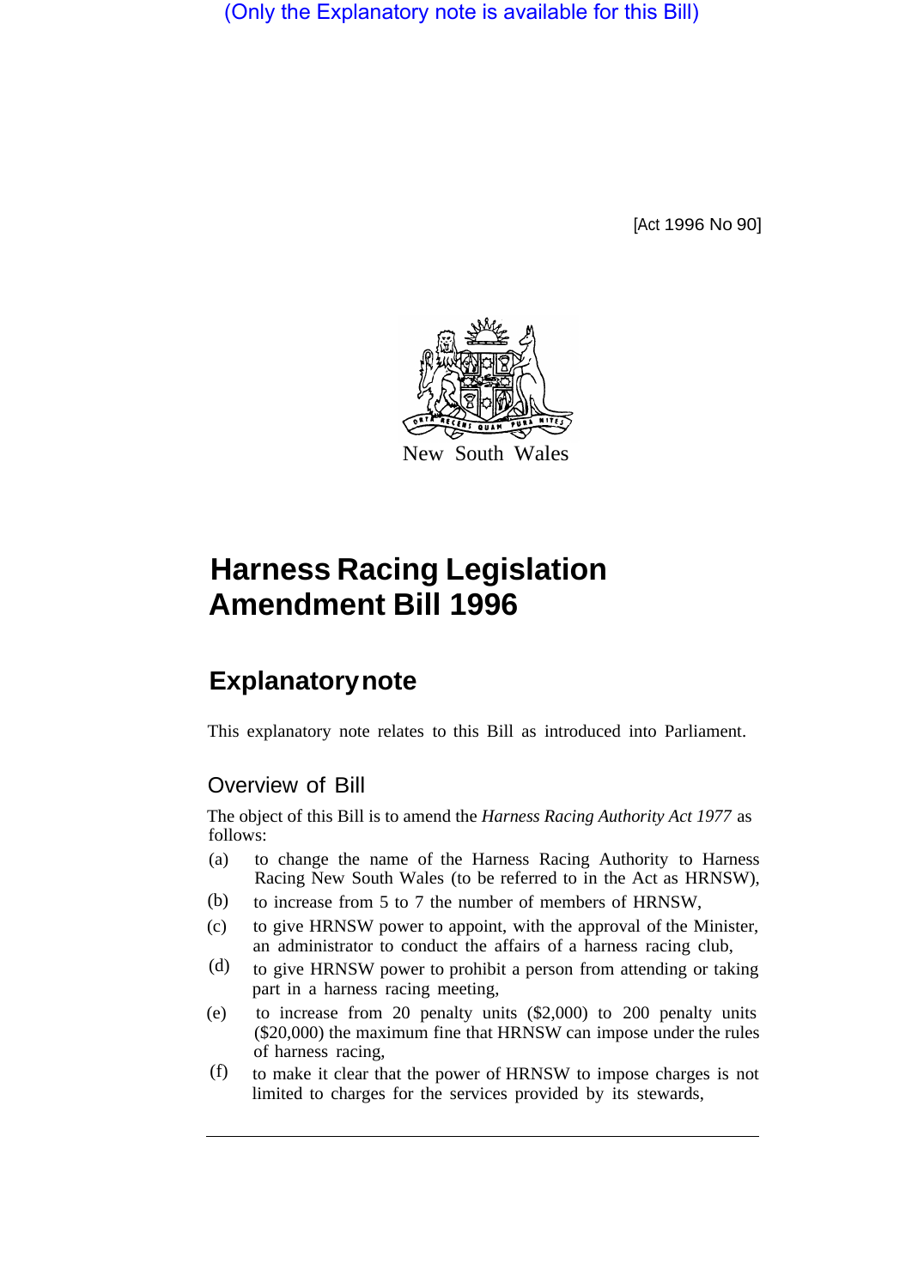Harness Racing Legislation Amendment Bill 1996 [Act 1996 No 90]

Explanatory note

- (g) to repeal redundant provisions,
- (h) to increase from 5 to 20 penalty units the maximum penalty that can be imposed by the regulations under the Act,
- (i) to make minor miscellaneous amendments,
- to make consequential amendments and insert savings and transitional provisions. (j)

The Bill also make consequential amendments to other Acts and instruments.

### Outline of provisions

**Clause 1** sets out the name (also called the short title) of the proposed Act.

**Clause 2** provides that the proposed Act will commence on a day or days to be appointed by proclamation.

**Clause 3** is a formal provision that gives effect to the Schedule of amendments to the *Harness Racing Authority Act 1977.* 

**Clause 4** is a formal provision that gives effect to the Schedule of consequential amendments to Acts and instruments.

#### **Schedule 1 Amendment of Harness Racing Authority Act 1977**

**Schedule 1 [l]** and **[2]** amend the long title of the Act to give effect to the change of name of the Harness Racing Authority to Harness Racing New South Wales (HRNSW) resulting from the amendment made by **Schedule 1 [9]. Schedule 1 [3], [6], [8]** and **[34]** make consequential amendments to other provisions.

**Schedule 1 [4], [12], [16]** and **[19]** repeal redundant provisions dealing with the division of the Act, the position of secretary of the Harness Racing Authority, the appointment of executive officers, and the payment of affiliation fees.

**Schedule 1 [5], [18], [20]** and **[21]** change the names of the 3 funds set up under the Act, to give effect to the change of name of HRNSW.

**Schedule 1 [7], [11], [22], [26]** and **[32]** change references throughout the Act from Chairman to Chairperson.

**Schedule 1 [10]** increases the number of members of HRNSW from 5 to 7.

Explanatory note page 2